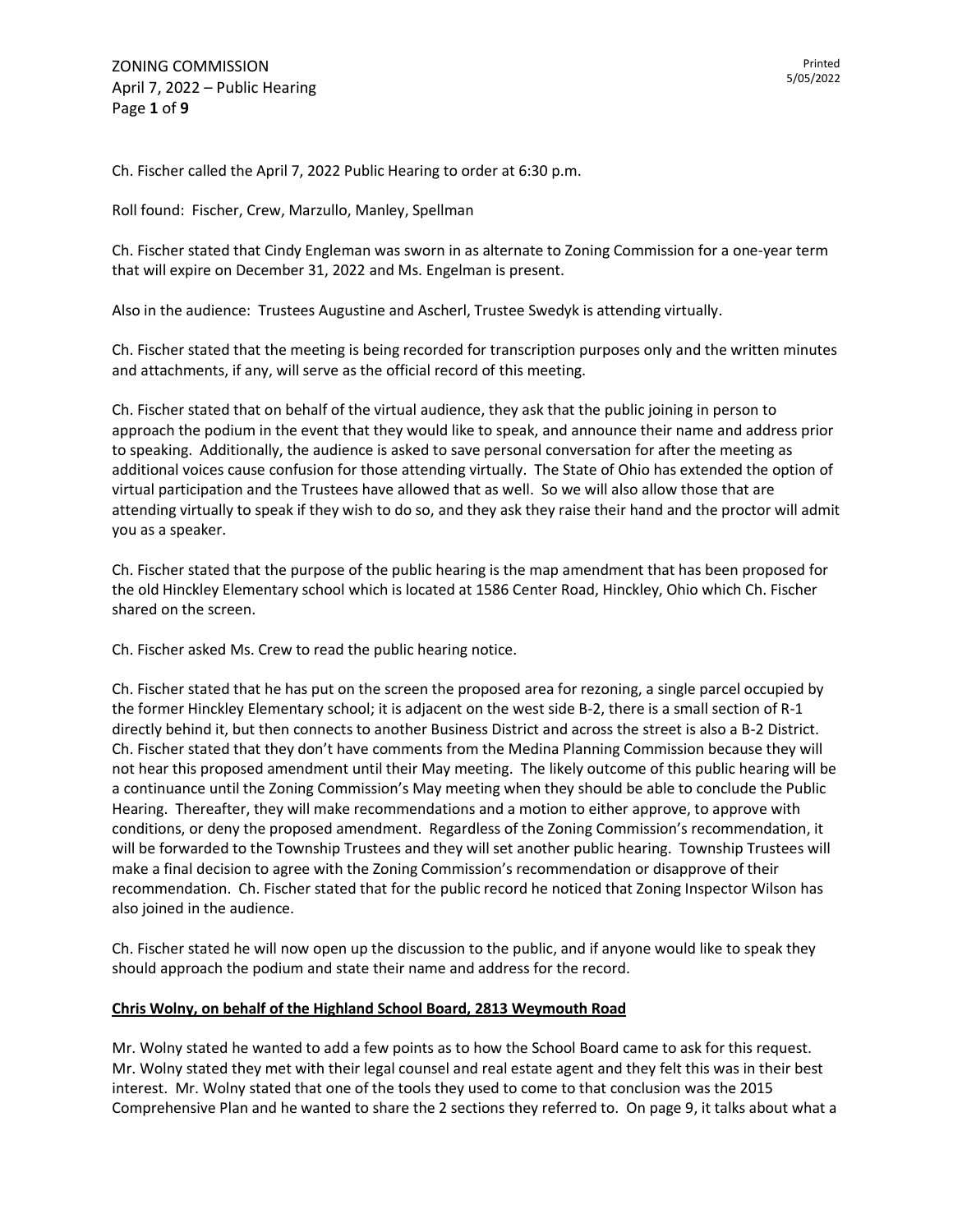comprehensive plan is and Mr. Wolny read from that section. "That a comprehensive plan is a broad policy document intended to guide decision making that manages long-term growth comprised of goals, objectives, actions, maps, and tables. The plan guides the physical, social, and economic development of community. A comprehensive plan is implemented over time through decision-making processes that include annual budgeting, departmental work, programs and rezoning and subdivisional land." Mr. Wolny stated when looking for direction in any of the Townships they have properties in, they treated this more like a constitution, what drives the decision is a comprehensive plan. Mr. Wolny stated that also on page 39 is a future map and even though there are no true parcel boundaries, he would say that when this was documented in 2015 that red Town Center section does seem to include the old school property. Mr. Wolny stated that this is what they used to get to this point. Mr. Wolny stated the comprehensive plan is a nice tool because it takes out the I, me, we, and allows it to drive the conversation. Mr. Wolny stated that is all he wanted to add from last time.

## **Mr. Jim Bialosky, 2300 Sandy Creek Trail**

Mr. Bialosky stated that as they consider this, he asks them to look back at the zoning map that they brought up previously, the first two properties shown at the beginning of the meeting are currently zoned as B-2 for the Hinckley Town Center, then it changes to R-1 residential as it expands further toward Richfield as they move out 303; in fact there is a housing development, Kubala Farms, going in further down. Mr. Bialosky asked the Zoning Commission to consider what the Board of Zoning Appeals does when they look at the Duncan Factors --- will the property yield a reasonable return or can there be a beneficial use of the property without a variance or change in the current zoning? Mr. Bialosky stated his opinion is yes, if it is zoned residential someone will buy it and there is potential to add to the development going in next door. Mr. Bialosky stated, "Is the variance or change substantial, and in his opinion it is substantial." Mr. Bialosky stated, "Will the essential character of the neighborhood be substantially altered or will the adjoining properties suffer a detriment if the variance is granted?" Mr. Bialosky stated that is debatable, it will come down to their opinions, because it is adjoined by residential, commercial, and a proposed residential development. Mr. Bialosky stated, "Will the variance adversely affect the deliverance of governmental services such as fire or ambulance, no it won't." Mr. Bialosky stated, "Did the property owner purchase the property with knowledge of the zoning variance? Mr. Bialosky stated this is not applicable because it has been the school zone. When they decided to build the new school they were aware of what it was zoned today, and when they started to get initial estimates of what to do with the property, potentially they were given estimates if it was residential or commercial. Mr. Bialosky stated, "Can the problem be solved by some manner other than granting a variance?" Mr. Bialosky stated in his opinion yes, because it could go residential. Mr. Bialosky asked as this change is being evaluated by the Board and the Trustees, would they also consider what is best for the Township, who would benefit from the change and how does it fit within the comprehensive plan. Mr. Bialosky stated the comprehensive plan is up to everyone's interpretation and does this negatively impact the immediate neighbors – it depends on what side – if talking residential with the new development, a change to commercial could negatively impact them. Mr. Bialosky asked if the change is solely for the benefit of the property owner. This is public money and this is the school system. When the first comments were made regarding them getting more money from the property if it's zoned commercial as opposed to residential, so is it strictly a financial move or what is best for the Township.

Ch. Fischer stated he would like to make one point of clarification, Mr. Bialosky had mentioned that there were 2 properties to the west, but there are multiple properties, there is the Hinckley historical building, a vacant property then the glass shop, then two homes that are currently being used as residence, but they are zoned B-2 and then they get to the school parcel – all of those parcels are zoned B-2.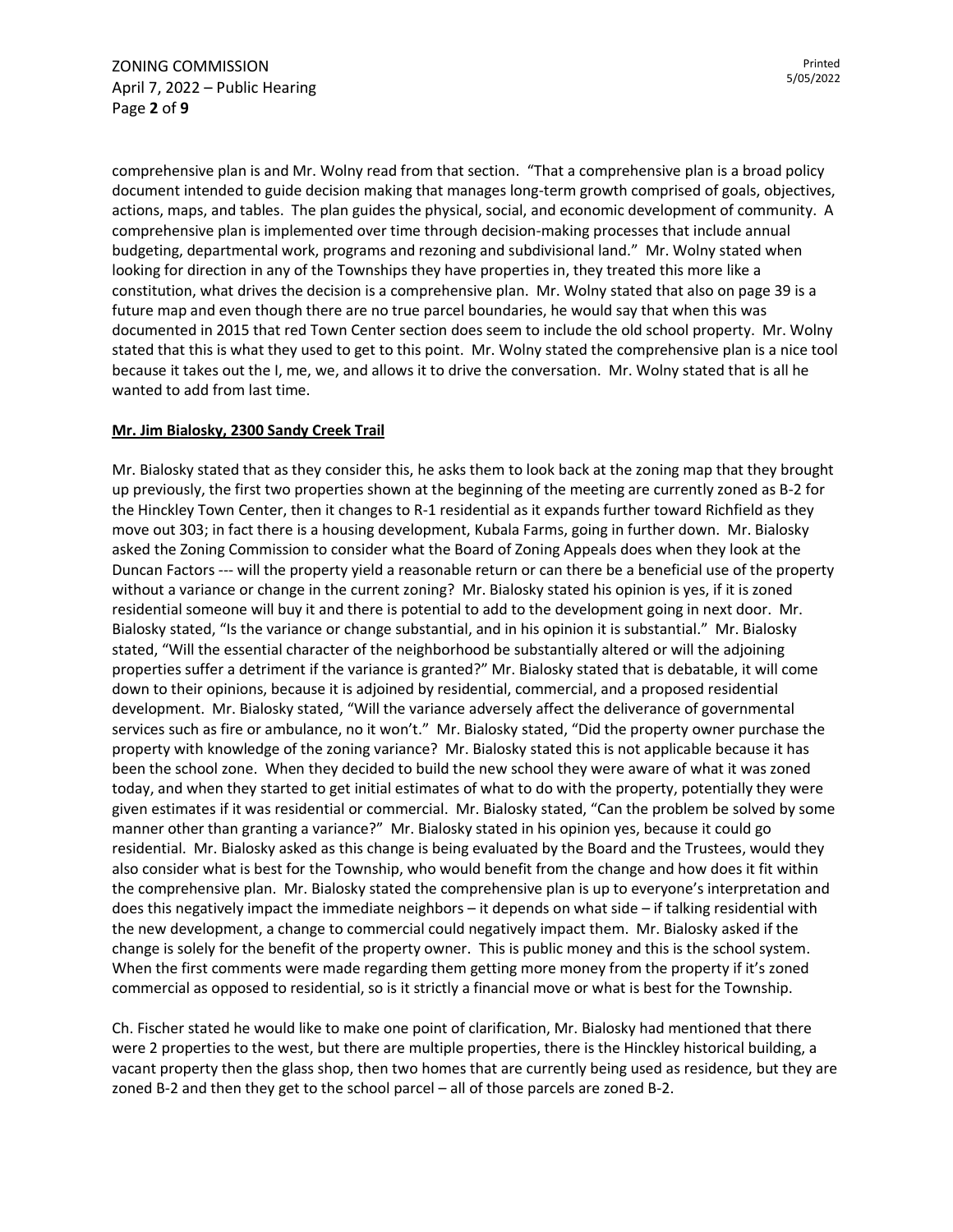Ch. Fischer asked if any more comments.

## **Karl Kastl, 1388 Ridge Road**

Mr. Kastl asked if the property is changed to commercial, what type of commercial businesses could it be used for.

Ch. Fischer stated in the Zoning Resolution on page 64 and 65, under B-2, so permitted are offices, professional and corporate, retail less than 12,000 sq. feet, personal services including closed buildings, banks, savings and loans, and restaurant. Some conditional uses would include, lawn nursery services, drive up and drive through windows in association with a permitted, conditional use, taverns, bars, night clubs, churches, libraries, schools, day care centers, post office, assembly halls, meeting places, indoor recreation, a dwelling unit above the first floor of a building and hospitals, medical clinics, urgent cares and ambulatory facilities and senior citizen residential facilities – these are all conditional uses within the B-2 District.

Mr. Kastl asked what it couldn't be and Ch. Fischer stated it can't be large retail, something over 12,000 sq. ft., funeral homes, automobile service stations, small power repair equipment and outdoor recreation – these are neither permitted nor conditional in the B-2 District.

Mr. Kastl asked how many of those businesses need well water, can that area handle a well, is there enough water there?

#### **Janice Goloversic – 945 Marwin Drive**

Ms. Goloversic asked if that means if they can't get the capacity with wells, that water lines will be run into the city to accommodate that in the school. Ch. Fischer said he suspects that the first logical approach would be to haul in water, that would be his guess, but they would have the option of public water if they wanted, but he doesn't know if there is public water anywhere near there, it would be quite an expense.

Ms. Goloversic questioned if they would be running water lines somewhere on Ridge Road and Ch. Fischer stated they would have that option, but it would be a very considerable expense.

#### **Steve Price – 1540 Center Road (next to the old elementary school)**

Mr. Price stated that one of his concerns is about the water, the new development will be drawing off the water table and what will that do to his well; he has a shallow well, about 65 feet deep or so. Mr. Price stated his second concern is if it does become commercial property what would happen with the parking lots because he has put up with a lot of water run-off from the school which funnels down to the back of his building. If it becomes residential, he imagines they would level everything there, and put a couple houses. Or if the building stays there and is used for commercial use, the asphalt would stay there.

Ch. Fischer stated that would be their option. Mr. Price asked if this is the proper time to address the water run off because it was never addressed from the beginning because he has lived there for awhile and had to put up with it. Ch. Fischer asked if Mr. Price is in the house just east of the school and Mr. Price stated yes.

Ch. Fischer asked Mr. Wolny if he has an idea of the size of the well and Mr. Wolny stated the size is acceptable for the school, they did not leave the property because of the lack of well pressure, it was because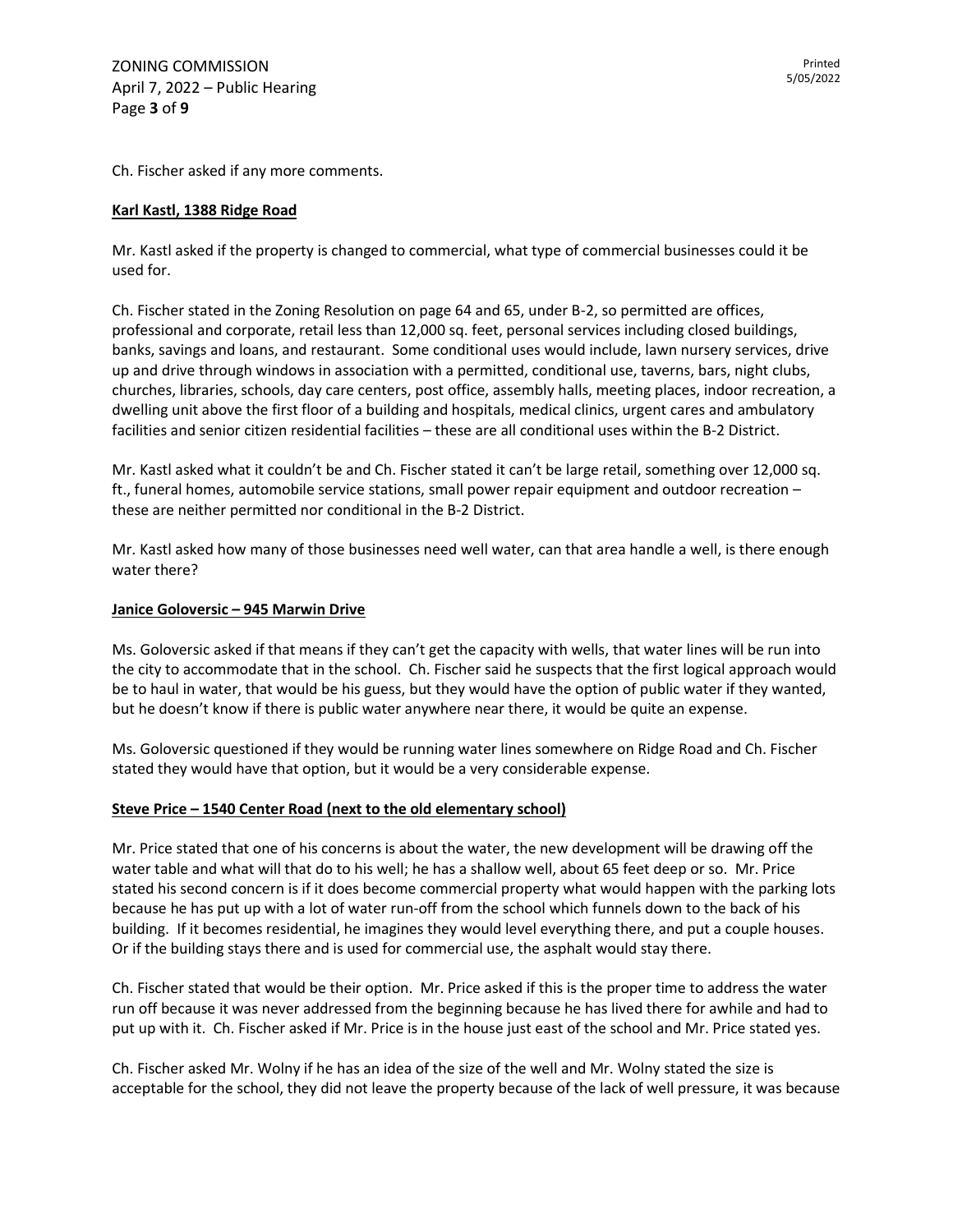of the size of the acreage which is 6.8-7 acres, and the State of Ohio now recommends a 25 acre plot at least for a new building, so most new elementary buildings are now that size.

Mr. Wolny stated that the well was checked every 3 days by an EPA outfit, and he can't speak about the daily use of the building and the draw on the well. Mr. Wolny stated they had a crew capturing footage of the building in the fall and he spoke with a water inspector who told him that it was a healthy well. Mr. Wolny stated there has never been a negative EPA report.

Ch. Fischer stated that he believes the Medina Sewer District would also do a review of any proposal for that building to make sure the sanitary and well are sufficiently sized for whatever the proposal is and the number of people occupying that building. Mr. Wolny stated he is looking at this as a conversation and Mr. Price has a valid question, but this is hard to answer today. Mr. Wolny stated they are a property owner, but it is an interesting circumstance and this building has never been up for a conversation. Mr. Wolny stated he is there because they have to do their due diligence as property owners of a public building to return as much as they can. Mr. Wolny stated at a later time will be a conversation about what the next owner wants to do with this and then at that point Mr. Price could look to Medina County Planning and the engineers.

Ch. Fischer asked if there are any questions from the virtual audience; if so, they should please raise their hand.

Mr. Kastl asked if the property stays residential will the new tenant have to get more approvals? Ch. Fischer stated that this is an R-1 district so the size of the lot and the frontage of the lot will basically permit 2 parcels, so the school could potentially subdivide this into 2 parcels and sell off each one and that person would have the right to build a home. Mr. Kastl asked if commercial could come in and tear down the existing building and put a street in and build commercial buildings. Ch. Fischer stated it wouldn't be zoned for commercial – if it stays residential they could potentially put in a street, but even if they did they probably couldn't get in more than 2 homes. Ch. Fischer stated it would require the standard R-1 restrictions, which mandate the frontage, there is no limit to the size of the home, but it's based on the setbacks.

Trustee Augustine stated there was no one virtually that wished to speak.

Ch. Fischer asked if there were any other comments from the audience.

#### **Angela Chesnick – 2362 Countrybrook Drive**

Ms. Chesnick asked how much property there is and Ch. Fischer stated 6.8 acres. Ms. Chesnick asked if this would fall into the 2 acre minimum if it stayed residential and Ch. Fischer confirmed that. Ms. Chesnick asked if the property the new school is built on is residential and Ch. Fischer stated yes. Ms. Chesnick asked if that is still residential and Ch. Fischer stated yes and he believes a school is permitted in an R-1 district. After some review of the Zoning Resolution, it was confirmed that a school is a conditional use in an R-1 district.

#### **Richard Pearl – King Road**

Mr. Pearl stated the application states that Hinckley Township will benefit by having a contiguous B-2 district and Mr. Pearl stated the benefit to the Township is questionable in his opinion. Mr. Pearl referred to the Steering Committee and stated that some residents have expressed the desire to develop the Town Center business district, but no residents have expressed a desire to expand the B-2 business district and considering the Township is halfway through a six month long audit, now may not be the time to be expanding the B-2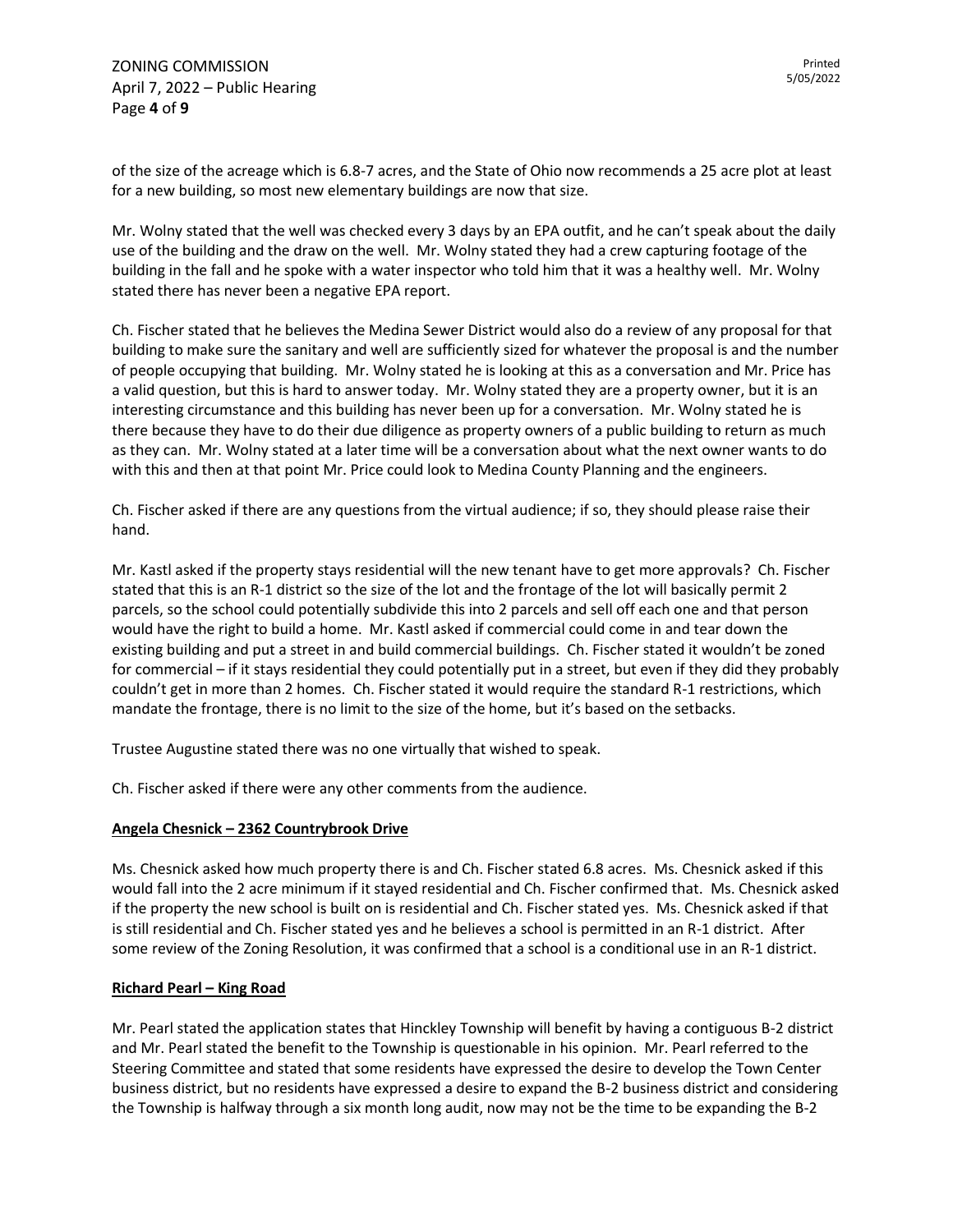ZONING COMMISSION April 7, 2022 – Public Hearing Page **5** of **9**

district without a written plan aligned with the comprehensive plan and approved by the Trustees. Mr. Pearl stated that perhaps this parcel should be kept residential so it could some day be rezoned with maybe a new residential district so it could be rezoned for small lots for senior housing. Mr. Pearl also stated there is a misstatement on the application – it states it is surrounded by B-2 property but there is really only B-2 to the north and to the west.

Ch. Fischer stated that there is a current comprehensive plan and that plan was the result of public comment and it was approved by the Township, and this application was submitted while that current comprehensive plan was in place. So, very similar to when they make text amendments, when a submission comes in prior to final approval of those text amendments, this will likely be reviewed under the same standards, meaning it will be reviewed under the comprehensive plan as it currently exists.

Mr. Price asked what was the comprehensive plan? Ch. Fischer stated there is a comprehensive plan done about every 10 years and this started in the 80s. It used to be called a master plan. They survey the community to express their desire for what types of items they would like to see in the community and then that is compiled into a report and that is used as guidance for the Zoning Commission to consider what types of regulations to put into place. Ch. Fischer stated the last comprehensive plan was done in 2015 and that plan can be found on the website. Ch. Fischer stated the plan is not specific to any property, it is a general overview of the goals they would like to achieve within the community.

Mr. Wolny asked to speak to the points that were brought up. Mr. Wolny stated this was done under the intent of what was the plan in 2015 because it talks about future growth in the Town Center and he thinks the school property is within the Town Center. Mr. Wolny stated the way they saw the 2015 plan, it talked about the growth of the Town Center in the future and now they are in that future.

Mr. Manley stated that he was on the 2015 committee for the comprehensive plan and to the best of his knowledge, they never considered anything east of the historical society or the church as Town Center, whether it is or not, he cannot answer. Mr. Wolny stated his reference was the map on page 39. Mr. Manley stated they didn't emphasize the Town Center at that time because there were major impediments to what people thought might happen there.

Mr. Marzullo stated that he appreciates that Mr. Wolny sees the school as part of the Town Center, but it's not because it's not zoned that way. Mr. Marzullo stated that what they are considering here is a significant change because any time something is rezoned it should not be done lightly. Mr. Wolny stated that from a geometry standpoint it is out and it falls under the guise of let's have a conversation but it's close proximity to Town Center. Mr. Marzullo stated he disagrees, it wasn't cut out because it was zoned R-1. He doesn't believe the residential district existed when it was built so when they did create the different zoning districts it was specifically zoned R-1. Mr. Wolny stated he understands but that building hasn't come up for discussion for a property change and Mr. Marzullo stated it was done when they put it in that district.

Ms. Engelman asked at the time the budget was done for the construction of the new elementary school part of the cost was the demolition of the 3 old schools, and where is that today – Granger Elementary was demolished, what is the status. Mr. Wolny stated that Sharon is gone. Ms. Engelman stated that the budget shows the demolition of all 3 schools. Mr. Wolny stated the budgeting was there based upon the conversations with the legal team and real estate agent, the valuation was much higher than the other two buildings for Hinckley Elementary, based upon the shape it is in.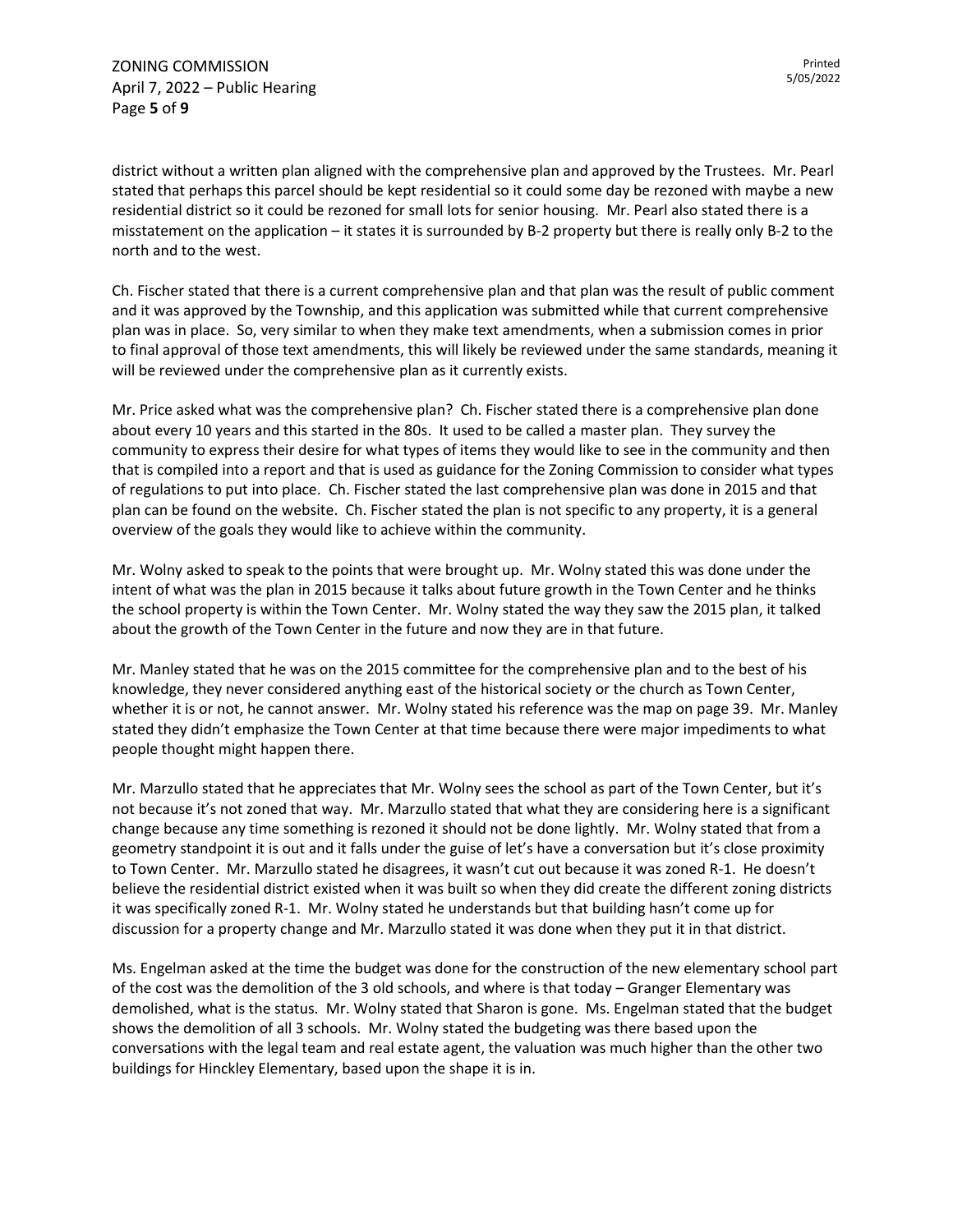Mr. Marzullo stated that is based upon it getting rezoned and if it stays R-1 it is not more attractive to a property owner and Mr. Wolny stated it would probably be cheaper. Mr. Wolny stated when talking to a real estate agent and looking at residential verse business, the business, carries more. Mr. Marzullo said he is saying it is more attractive financially to leave the building, but that is only if it gets rezoned to B-2. Mr. Wolny stated that it is more attractive to leave the building – they have to leave it either way. Their first responsibility as a Board is fiduciary and if they carry an extra building with its expenses, that is not very responsible so they gave themselves a window of time to consider this scenario – either way they have to walk away from it. Mr. Wolny stated they have to at least try to get more money for the property because that's their fiduciary responsibility. Mr. Wolny stated let's say someone buys the property and they come before the Board and requests to change the property to commercial and somehow, they are permitted, they don't want to be in a position where they didn't even try.

Mr. Marzullo stated that Mr. Wolny said they would leave the building no matter what – Mr. Wolny stated yes, they will sell whether it is R-1 or B-2. Mr. Marzullo stated that having the building there makes it more sellable if it is B-2. Mr. Marzullo asked if they would have to remove the building to sell it R-1, and Mr. Wolny stated no. Mr. Marzullo stated that in order to build on that lot the building will have to be removed, and Mr. Wolny stated the thought would be that the owner would take the responsibility of removal. Ms. Engelman stated they have already budgeted for removal and if it stayed R-1, it would be the School Board's responsibility to demo the building. Mr. Wolny stated the money would go back to the taxpayers. Mr. Marzullo asked if the money would go across the entire district or specifically Hinckley. Mr. Wolny stated it would go across the district. Mr. Marzullo stated that Hinckley would bear the burden but gets 1/3 of the benefit. Mr. Wolny stated, one could say burden, but he would say it is an uptick of cash back to the District, it is a bigger 1/3 than it would be the other way, not a burden, a reality. Mr. Wolny stated back to the Comprehensive Plan, it's what the plan dictates.

Ms. Crew stated it's up to interpretation what the plan dictates. Ms. Crew stated her concern is having this zoned B-2 and having a senior center complex in there. Discussion followed.

Ms. Engelman stated she would like to point out that if anyone goes to the Highland School Board (website) FAQ, question no. 12 – what would happen to the old school buildings, the answer is: The elementary buildings would be abated and demolished, the costs associated with this process is included in all new building scenarios --- Ms. Engelman stated that is what is out there today so any body in the School District would have the expectation that all 3 buildings would be demolished. Mr. Wolny stated that was day 1 conversation and things grow and change and there have been many meetings since then where they found out new information.

Mr. Marzullo asked if this is a money driven request. Mr. Wolny stated it is money-driven fiduciarily responsible. Mr. Marzullo stated he understands the process but it has to be labeled what it is and that alone is not a compelling enough argument for him, he can't speak for the entire Board. Mr. Wolny stated they as a Board are legally responsible to get evaluations on all the buildings that they tear down. So when they came back and found out what Hinckley Elementary was worth, it was their responsibility to try to get that amount because of what they have to do with the monetary funds. Ms. Engelman stated it's a matter of degree. Further discussion followed.

# **Lisa Rushworth**

Ms. Rushworth asked what is the difference between the estimates for residential zoning and business. Mr. Wolny stated the residential value is about 1/3 of the B-2 evaluation. Ms. Rushworth stated, as a citizen,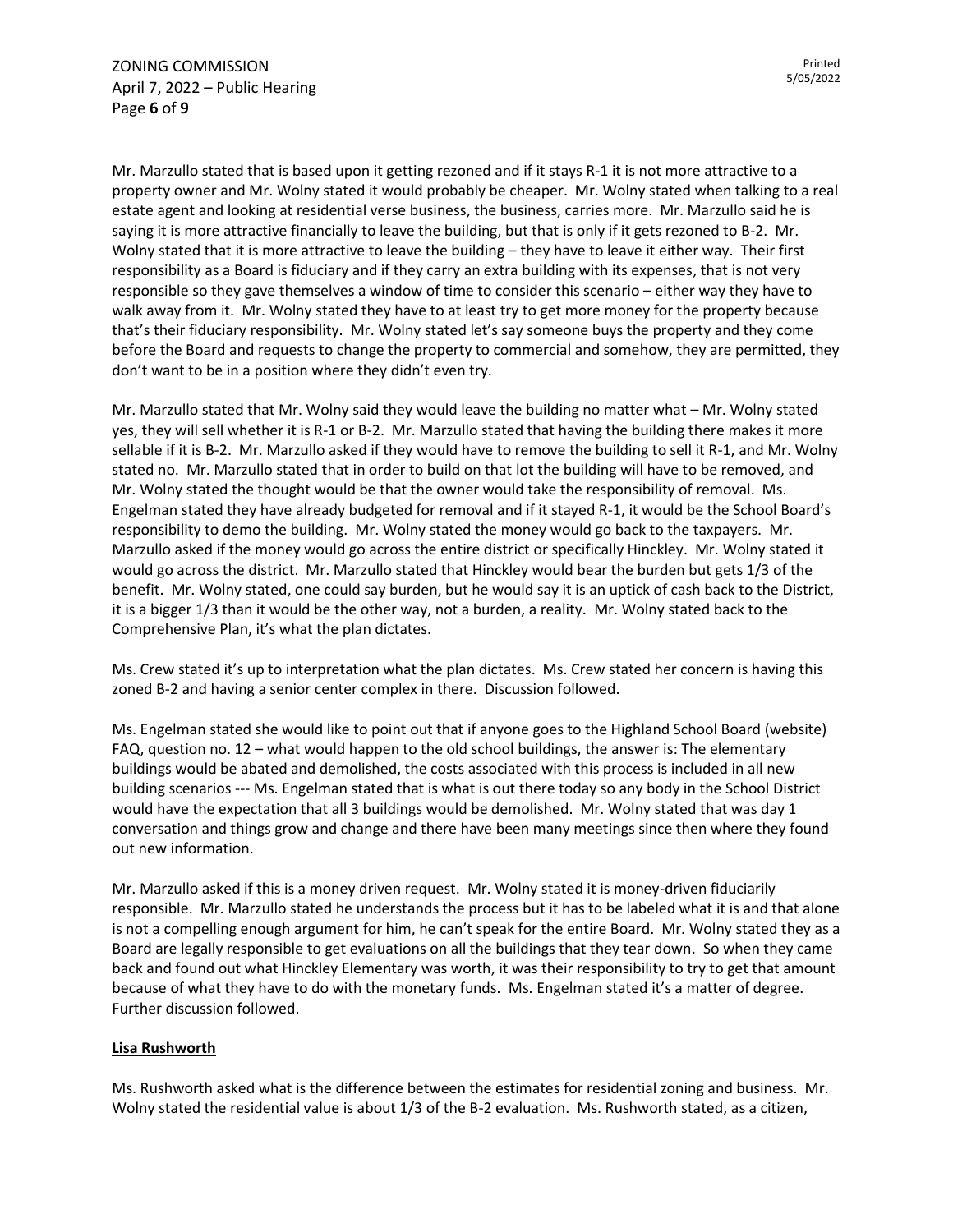they are not eager to see the Business District expand downtown. Ms. Rushworth asked if from the Township's perspective if the property was going to be rezoned, if it wouldn't be done at the request of a property owner who had a specific plan. Mr. Wolny stated he understands but they as a Board had to ask the question because of their responsibility to the School District.

Ch. Fischer stated he would like to note that the way they regulate what happens on a property in terms of use is through what is permitted and what is conditional within the B-2 district. When they look at many of the properties in the B-2 district they are very likely underutilized relative to the amount of space available on those properties. So if there is a concern about the types of uses that should take place on a property it really needs to come back to the Zoning Commission to look at what is permitted in the B-2 district and evaluate whether what is permitted or what is conditional still should be within the B-2 district, not looking at individual proposals and evaluating whether that proposal makes sense or not. For many of these other parcels that are already zoned B-2, they are not going to see a proposal, they are able to provide it as a permitted use and move it through without coming to the Zoning Commission –so that is how they regulate what happens on a property.

Mr. Price asked if it stays residential will they leave the building or will they tear it down. Mr. Wolny stated it depends on the agreement they would make with the new owner. Mr. Wolny stated a lot of this hypothetical.

Ch. Fischer stated he wants to remind everyone that they will likely be continuing this Public Hearing so there will be a second meeting in May where they will have more opportunity for public comment if there are any.

#### **Nikki Long – 1941 Parker**

Ms. Long asked with the School District expanding and more developments coming in, is there thought to holding onto the property in case they have to build another school.

Mr. Wolny stated that Hinckley was proposed to have the smallest growth. Mr. Wolny stated they have had conversations about what they do with the Sharon Township property and that is more of a reality in Sharon than it is in Hinckley, so there will probably not be a need because they sized the new elementary to adapt to the growth in the next  $10 - 20$  years.

Ms. Long stated that on p. 36 and 38 of the 2015 comprehensive plan --- Ms. Long wants to point to the public input on page 36. The number one key themes state the community desires to: 1. Maintain large lots; 2. Preserve the rural character; and 3. Enhance the Town Center – so enhance, not necessarily enlarge. Ms. Long stated that on p. 38 there are four objectives – the first is promoting rural, low-density development and the last objective is grow consistently with the future land use map. Ms. Long asked Mr. Manley if this means that number one on the list is the number one objective and then it was ranked in order of most important or if it just happened to be listed that way. Ms. Long interprets the main objective of the Township is to promote low density development followed by two and three and the fourth would be to expand according to the future land use map.

Mr. Pearl stated that when attending the School Board meetings over the last few years his understanding was they could not build a school larger than the current capacity – they could not build larger estimating that it was going to expand. Mr. Wolny stated they are given current plus x where x is a small derivative based upon subdivisions coming into play. Mr. Wolny stated they looked at the numbers and they thought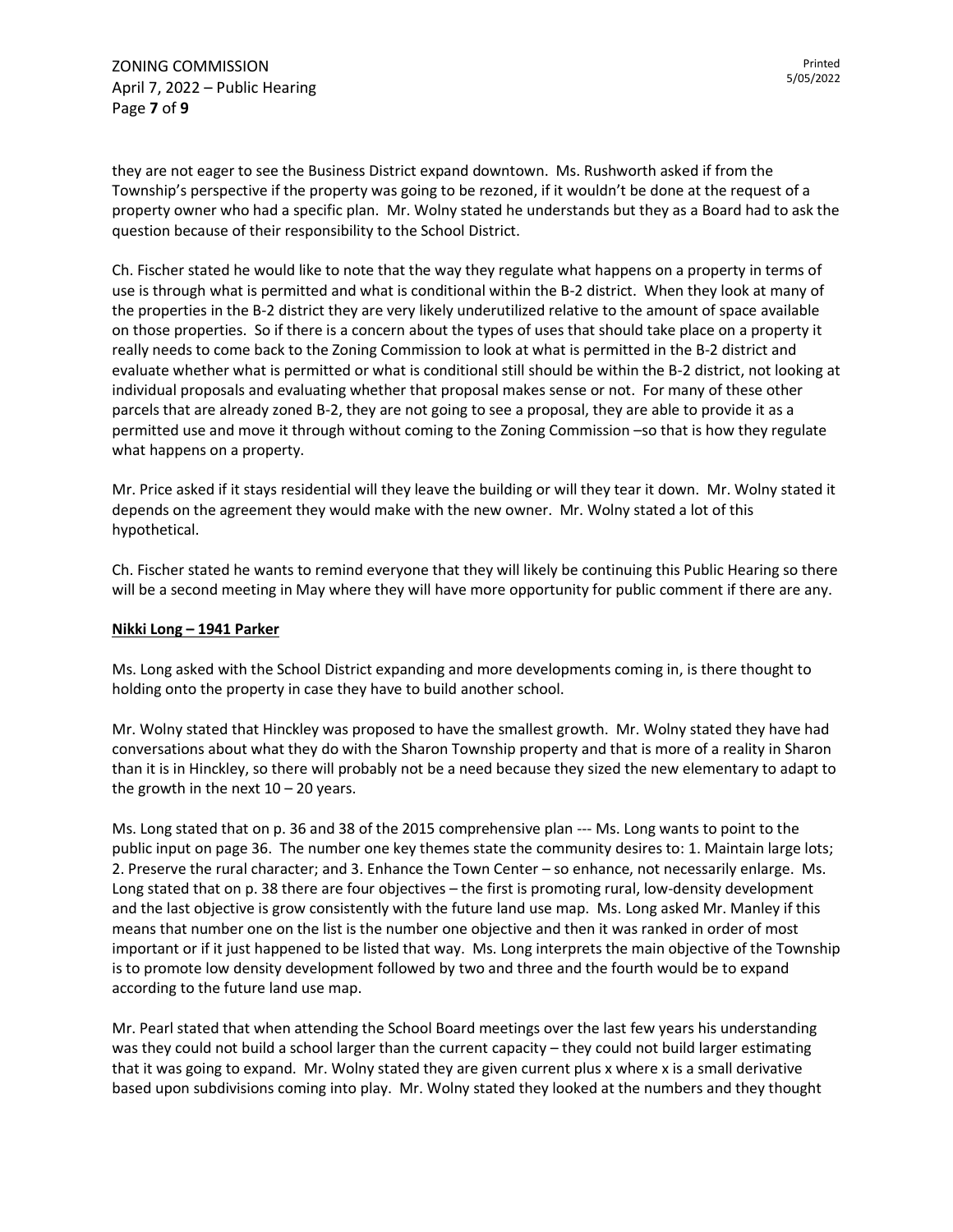ZONING COMMISSION April 7, 2022 – Public Hearing Page **8** of **9**

the growth would be larger, and it was in Sharon Township. Mr. Wolny stated Mr. Pearl is correct, but the State does give them a little buffer, they are allowed a little bit of growth.

### **Jim Larson – 20 Carr Road**

Mr. Larson stated that Mr. Wolny is arguing that they should treat the school property as if it was different than other property and he doesn't buy into that argument. Mr. Larson stated that he doesn't think they should be in the business of rezoning property just to make it more valuable. Mr. Larson stated the comprehensive plan was brought up numerous times and to him the plan is guidance and it is open to interpretation. Mr. Larson stated that since there is a new comprehensive plan being worked on now, he would like the comprehensive plan committee to give their thoughts on this matter and what they think should happen with that school property. Mr. Larson stated that the 2015 comprehensive plan had numerous objectives and goals and only two of those goals have come to fruition, number one was the senior housing and number two was the Redwood Development, and to the best of his knowledge the center of Town hasn't been improved.

Mr. Kastl asked if they made the school into a historical building and then changed to commercial what could they put in there. Ch. Fischer stated there are restrictions on historical buildings and he doesn't even know if it has been there long enough to qualify for a historical building. Mr. Manley stated it has been modified several times so he doesn't think it would qualify.

Mr. Pearl stated the school was built before they had a zoning code. When the first zoning code was written and the property was designated R-1 --- at the time the zoning written in about 1948 – he stated there is a copy of the second zoning code which was approximately four pages. Mr. Pearl would like to ask if there is a copy in the historical records and Mr. Manley stated he doesn't know.

Mr. Pearl stated he agrees with Mr. Marzullo that it was originally an R-1 and it is still R-1.

Trustee Augustine stated that to Mr. Larson's point, if they turn it over to the Steering Committee or the Comprehensive Plan Survey questionnaire, that would be making it a special project – that hasn't happened with any other tax or map amendment. Trustee Augustine stated they have a legal process they have to follow and that is what they are doing and they cannot deny someone because of timing.

Ch. Fischer stated that the statute is 519.12 of the Ohio Revised Code that dictates the process so if anyone wants to look it up that will explain the process they are going through.

Mr. Pearl asked if it is possible to withdraw the application for one year, would that be a huge expense for the School Board and then they can go through the Comprehensive Plan audit.

Ch. Fischer stated he is not sure that is legally possible. The process has been started and he would have to check with legal. Mr. Wolny stated that one of the reasons they decided to build the new buildings is they were spending a lot of money every year making repairs in the buildings. Mr. Wolny stated he appreciates all the comments, but there is a cost to run the buildings and the Board would like to get through this.

Mr. Larson stated he wouldn't offer a solution against Ohio law, but he objects to listening to something that plays on heart strings.